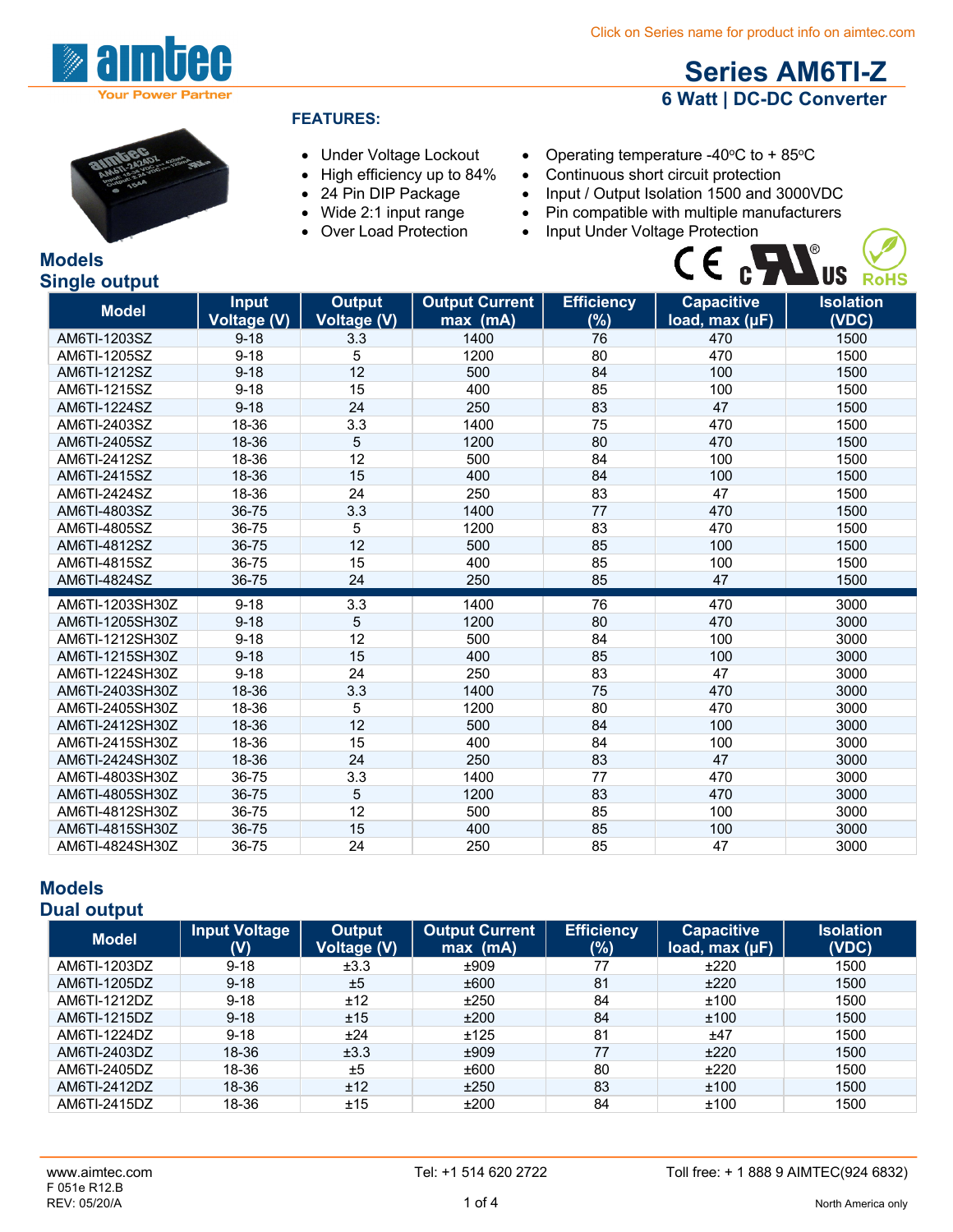

**Your Power Partner** 

# **Series AM6TI-Z**

**6 Watt | DC-DC Converter**

### **Models Dual output (continued)**

| $=$ 0.000 $\le$ 0.000 $\le$ 0.000 $\le$ 0.000 $\le$<br><b>Model</b> | <b>Input Voltage</b><br>(V) | <b>Output</b><br><b>Voltage (V)</b> | <b>Output Current</b><br>$max$ (mA) | <b>Efficiency</b><br>(%) | <b>Capacitive</b><br>load, max $(\mu F)$ | <b>Isolation</b><br>(VDC) |
|---------------------------------------------------------------------|-----------------------------|-------------------------------------|-------------------------------------|--------------------------|------------------------------------------|---------------------------|
| AM6TI-2424DZ                                                        | 18-36                       | ±24                                 | ±125                                | 82                       | ±47                                      | 1500                      |
| AM6TI-4803DZ                                                        | 36-75                       | ±3.3                                | ±909                                | 79                       | ±220                                     | 1500                      |
| AM6TI-4805DZ                                                        | 36-75                       | ±5                                  | ±600                                | 83                       | ±220                                     | 1500                      |
| AM6TI-4812DZ                                                        | 36-75                       | ±12                                 | ±250                                | 84                       | ±100                                     | 1500                      |
| AM6TI-4815DZ                                                        | 36-75                       | ±15                                 | ±200                                | 84                       | ±100                                     | 1500                      |
| AM6TI-4824DZ                                                        | 36-75                       | ±24                                 | ±125                                | 81                       | ±47                                      | 1500                      |
| AM6TI-1203DH30Z                                                     | $9 - 18$                    | ±3.3                                | ±909                                | 77                       | ±220                                     | 3000                      |
| AM6TI-1205DH30Z                                                     | $9 - 18$                    | ±5                                  | ±600                                | 81                       | ±220                                     | 3000                      |
| AM6TI-1212DH30Z                                                     | $9 - 18$                    | ±12                                 | ±250                                | 84                       | ±100                                     | 3000                      |
| AM6TI-1215DH30Z                                                     | $9 - 18$                    | ±15                                 | ±200                                | 84                       | ±100                                     | 3000                      |
| AM6TI-1224DH30Z                                                     | $9 - 18$                    | ±24                                 | ±125                                | 81                       | ±47                                      | 3000                      |
| AM6TI-2403DH30Z                                                     | 18-36                       | ±3.3                                | ±909                                | 77                       | ±220                                     | 3000                      |
| AM6TI-2405DH30Z                                                     | 18-36                       | ±5                                  | ±600                                | 80                       | ±220                                     | 3000                      |
| AM6TI-2412DH30Z                                                     | 18-36                       | ±12                                 | ±250                                | 83                       | ±100                                     | 3000                      |
| AM6TI-2415DH30Z                                                     | 18-36                       | ±15                                 | ±200                                | 84                       | ±100                                     | 3000                      |
| AM6TI-2424DH30Z                                                     | 18-36                       | ±24                                 | ±125                                | 82                       | ±47                                      | 3000                      |
| AM6TI-4803DH30Z                                                     | 36-75                       | ±3.3                                | ±909                                | 79                       | ±220                                     | 3000                      |
| AM6TI-4805DH30Z                                                     | 36-75                       | ±5                                  | ±600                                | 83                       | ±220                                     | 3000                      |
| AM6TI-4812DH30Z                                                     | 36-75                       | ±12                                 | ±250                                | 84                       | ±100                                     | 3000                      |
| AM6TI-4815DH30Z                                                     | 36-75                       | ±15                                 | ±200                                | 84                       | ±100                                     | 3000                      |
| AM6TI-4824DH30Z                                                     | 36-75                       | ±24                                 | ±125                                | 81                       | ±47                                      | 3000                      |

## **Input Specifications**

| <b>Parameters</b>                | <b>Nominal</b> | <b>Typical</b> | <b>Maximum</b>     | <b>Units</b> |
|----------------------------------|----------------|----------------|--------------------|--------------|
|                                  | 12             | $9 - 18$       |                    |              |
| Voltage range                    | 24             | 18-36          |                    | <b>VDC</b>   |
|                                  | 48             | 36-75          |                    |              |
| Filter                           |                |                | $\pi$ (Pi) Network |              |
| Start up time                    |                | 20             |                    | ms           |
|                                  | 12 Vin         | $-0.7 - 25$    |                    |              |
| Absolute Maximum Rating          | 24 Vin         | $-0.7-50$      |                    | <b>VDC</b>   |
|                                  | 48 Vin         | $-0.7-100$     |                    |              |
| Peak Input Voltage time          |                | 100            |                    | ms           |
| Under Voltage Lockout (ON / OFF) | $12$ Vin       | 8.5 / 7.0      |                    |              |
|                                  | 24 Vin         | 16.5/14.5      |                    | <b>VDC</b>   |
|                                  | 48 Vin         | 35.0 / 31.5    |                    |              |
| Input Reflected Ripple Current   |                | 20             |                    | mA p-p       |

### **Isolation Specifications**

| Parameters         | <b>Conditions</b> | <b>Typical</b> | <b>Rated</b> | Units       |
|--------------------|-------------------|----------------|--------------|-------------|
| Tested I/O voltage | 3 <sub>sec</sub>  |                | 1500 or 3000 | VDC         |
| Resistance         |                   | 1000           |              | <b>MOhm</b> |
| Capacitance        |                   | 1000           |              | рF          |

# **Output Specifications**

| <b>Parameters</b>        | <b>Conditions</b>     | <b>Typical</b> | <b>Maximum</b> | <b>Units</b> |  |
|--------------------------|-----------------------|----------------|----------------|--------------|--|
| Voltage accuracy         | Vin nom, 100% load    | ±2             |                | %            |  |
| Voltage balance          | <b>Balanced Load</b>  | ±2             |                | $\%$         |  |
| Short Circuit protection | Continuous            |                |                |              |  |
| Short circuit restart    | Auto recovery         |                |                |              |  |
| Over current protection  | 160% lout             |                |                |              |  |
| Line voltage regulation  | $LL - HL$ , 100% load | ±0.5           |                | $\%$         |  |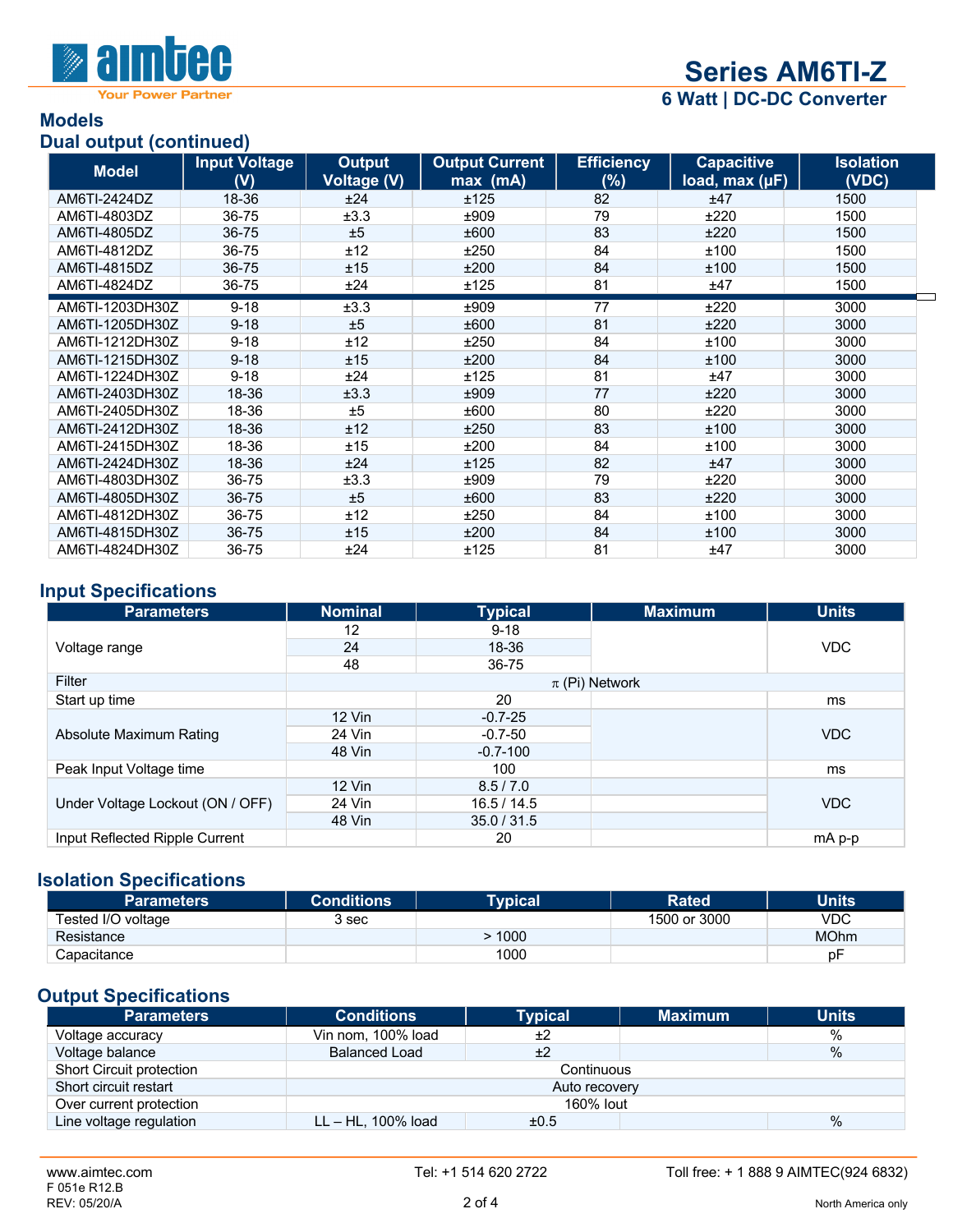

# **Series AM6TI-Z**

**6 Watt | DC-DC Converter**

### **Output Specifications (continued)**

| <b>Parameters</b>                       | <b>Conditions</b>                  | <b>Typical</b> | <b>Maximum</b> | <b>Units</b>  |
|-----------------------------------------|------------------------------------|----------------|----------------|---------------|
| Cross regulation (Dual)                 | 1 load=25-100%,<br>other load=100% | ±5             |                | %             |
| Load voltage regulation                 | $0 - 100\%$ load                   | ±1.2           |                | $\%$          |
| Temperature coefficient                 |                                    | ±0.02          |                | $\%$ /°C      |
| Ripple & Noise                          | At 20MHz Bandwidth                 | 80             |                | mV p-p        |
| Ripple & Noise (Dual 24V output models) | At 20MHz Bandwidth                 | 100            |                | mV p-p        |
| Rising time                             |                                    | 80             |                | ms            |
| <b>Transient Recovery Time</b>          | Vin nom, 25% step                  | 300            |                | μs            |
| <b>Transient Response Deviation</b>     |                                    |                | ±3             | $\frac{0}{0}$ |

### **General Specifications**

| <b>Parameters</b>                   | <b>Conditions</b>                                                                                                         | <b>Typical</b> | <b>Maximum</b> | <b>Units</b> |  |
|-------------------------------------|---------------------------------------------------------------------------------------------------------------------------|----------------|----------------|--------------|--|
| Start-up Time                       |                                                                                                                           | 20             |                | ms           |  |
| Switching frequency                 | 100% load                                                                                                                 | 330            |                | <b>KHz</b>   |  |
| Operating temperature               |                                                                                                                           | $-40$ to $+85$ |                | °C           |  |
| Storage temperature                 | ۰c<br>$-55$ to $+125$                                                                                                     |                |                |              |  |
| Max Case temperature                |                                                                                                                           |                | $+100$         | °C           |  |
| Cooling                             | Free air convection                                                                                                       |                |                |              |  |
| Humidity                            |                                                                                                                           |                | 90             | %            |  |
| Case material                       | Non-Conductive Black Plastic (UL94V-0)                                                                                    |                |                |              |  |
| Weight                              |                                                                                                                           | 13             |                | g            |  |
| Dimensions( $L \times W \times H$ ) | $1.25 \times 0.80 \times 0.40$ inches $31.75 \times 20.32 \times 10.16$ mm<br>Tolerance $\pm 0.5$ mm or $\pm 0.02$ inches |                |                |              |  |
| <b>MTBF</b>                         | >800,000 hrs (MIL-HDBK -217F, Ground Benign, t=+25°C)                                                                     |                |                |              |  |

NOTE: All specifications noted in this datasheet are measured at an ambient temperature of 25°C, humidity<75%, nominal input voltage and at rated output load unless otherwise specified.

### **Safety Specifications**

| <b>Parameters</b> |                                |
|-------------------|--------------------------------|
| Agency Approval   | CE/UL 60950-1, 62368-1         |
|                   | <b>EN 55032 Class A</b>        |
|                   | IEC61000-4-2, Perf. Criteria A |
|                   | IEC61000-4-3, Perf. Criteria A |
| <b>Standards</b>  | IEC61000-4-4, Perf. Criteria A |
|                   | IEC61000-4-5, Perf. Criteria A |
|                   | IEC61000-4-6, Perf. Criteria A |
|                   | IEC61000-4-8, Perf. Criteria A |

# **Pin Out Specifications Dimensions**

| Pin | 1500 & 3000VDC |           |  |  |  |
|-----|----------------|-----------|--|--|--|
|     | Single         | Dual      |  |  |  |
| 2   | -V Input       | -V Input  |  |  |  |
| 3   | -V Input       | -V Input  |  |  |  |
| 9   | <b>NO PIN</b>  | Common    |  |  |  |
| 11  | N. C.          | -V Output |  |  |  |
| 14  | +V Output      | +V Output |  |  |  |
| 16  | -V Output      | Common    |  |  |  |
| 22  | +V Input       | +V Input  |  |  |  |
| 23  | +V Input       | +V Input  |  |  |  |



Printed Face  $\begin{picture}(180,17)(-3.00) \put(0,0){\line(1,0){15}} \put(1,0){\line(1,0){15}} \put(1,0){\line(1,0){15}} \put(1,0){\line(1,0){15}} \put(1,0){\line(1,0){15}} \put(1,0){\line(1,0){15}} \put(1,0){\line(1,0){15}} \put(1,0){\line(1,0){15}} \put(1,0){\line(1,0){15}} \put(1,0){\line(1,0){15}} \put(1,0){\line(1,0){15}} \put(1,0){\line(1,0){1$ 10.16 (0.40)  $\overline{\blacktriangle}$ 

All dimensions are typical: millimeters (inches) Pin Diameter: 0.50 ± 0.05 (0.02 ± 0.002) Pin Pitch Tolerance: ± 0.35 (±0.014) Case Tolerence: ± 0.5 (±0.02)